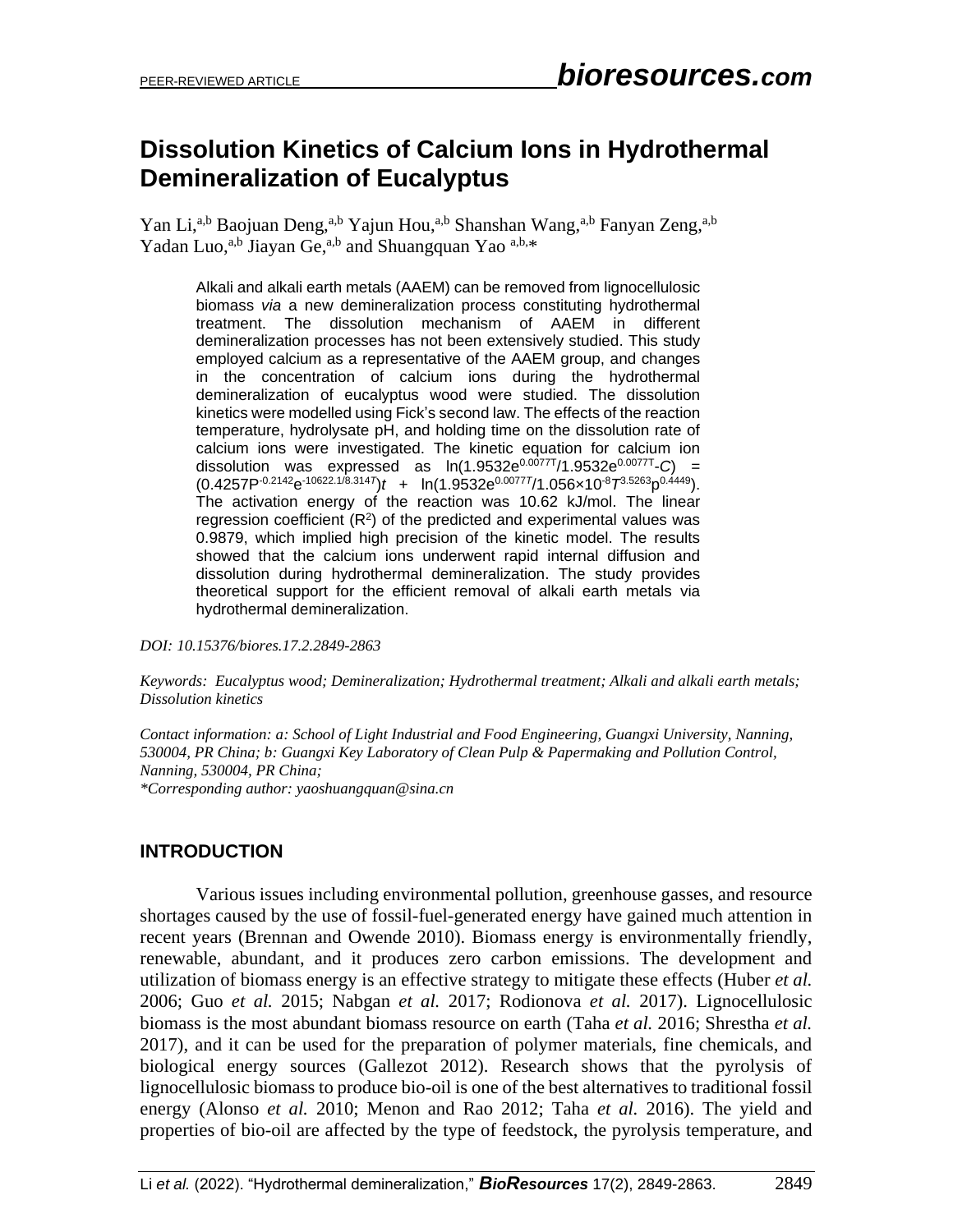alkali and the alkali earth metals (AAEM) content (Hassan *et al.* 2009; Mourant *et al.* 2011). The content of AAEM in biomass is low, but it has a significant effect on the production of bio-oil (Fahmi *et al.* 2008; Oudenhoven *et al.* 2016). In particular, the yield of bio-oil decreases, while the non-condensable gas and biochar yields increase (Wang *et al.* 2015) with increasing AAEM.

The effect of AAEM on the pyrolysis reaction is suppressed by removing a part of AAEM before pyrolysis through a process known as demineralization. It includes washing and pickling (Pittman *et al.* 2012; Das and Sarmah 2015; Wang *et al.* 2015; Kan *et al.*  2016). Mourant *et al*. (2011) used deionized water and dilute nitric acid to remove AAEM. The effects of AAEM on the preparation of bio-oil were investigated. A small increase in the sugar yield was observed by the removal of water-soluble AAEM (Rollag *et al.* 2020). Acid-soluble AAEM, particularly calcium and magnesium, are bound to the biomass in the form of calcium carboxylates. These are replaced by hydrogen during pickling. The compact structure of biomass is destroyed (Chaiwat *et al.* 2008). The production of sugar and other oligomers increases. Oudenhoven *et al.* (2015) found that the catalytic activity of AAEM was the main factor that affects the sugar yield. The catalytic activity of AAEM is passivated by acid, which promotes an increase in sugar production. However, the decomposition yield of lignin is reduced. Char agglomeration is promoted as the melting of lignin is inevitable (Rollag *et al.* 2020). In addition, the use of acid also leads to the degradation of a large amount of carbohydrate, and the production of biofuel decreases (Oudenhoven *et al.* 2015). Therefore, the traditional demineralization has many shortcomings, and it is important to develop green and efficient demineralization methods. The results show that AAEM was removed by the hydrothermal treatment. Dai *et al.* (2019) found that hydrothermal treatment significantly increased the content of aromatics by the effective removal of AAEM. The hydrothermal treatment catalyzed the conversion of levoglucosan (an important precursor of aromatics production) to hydroxyl compounds, which was inhibited, resulting in a significant increase in the aromatic yield. Ge *et al.* (2020) investigated the removal of potassium, calcium, and magnesium from eucalyptus wood by hydrothermal treatment. The pyrolysis products were found to be more concentrated, and the bio-oil yield was higher. Scott *et al.* (2001) studied the removal mechanism of potassium and calcium. The dissolution of potassium and calcium ions increased as the temperature increases. In addition, the pickling of wood dissolves more calcium ions than hydrothermal treatment. This can be attributed to the presence of calcium in the form of salt in biomass. The equilibrium of precipitation and dissolution of calcium salts is disturbed in an acidic environment. In addition, the tight bond between calcium ions and organic matter is broken. In general, there is little research on the mechanism of biomass demineralization.

Calcium ions, as metal ions commonly contained in plant cells, are characterized by their high content and complex forms (water-soluble and acid-soluble). Therefore, it is of great significance to study the dissolution of calcium ions in hydrothermal demineralization. In this study, changes in the concentration of calcium ions from eucalyptus wood during hydrothermal treatment were studied. The dissolution kinetics of calcium ions was modelled using Fick's second law. The effects of the reaction temperature, the hydrolysate pH, and the holding time on the dissolution rate of calcium ions were investigated. The equation for the dissolution kinetics of calcium ions during hydrothermal treatment was determined. The result provides theoretical insights into the efficient removal of alkali earth metals *via* hydrothermal treatment.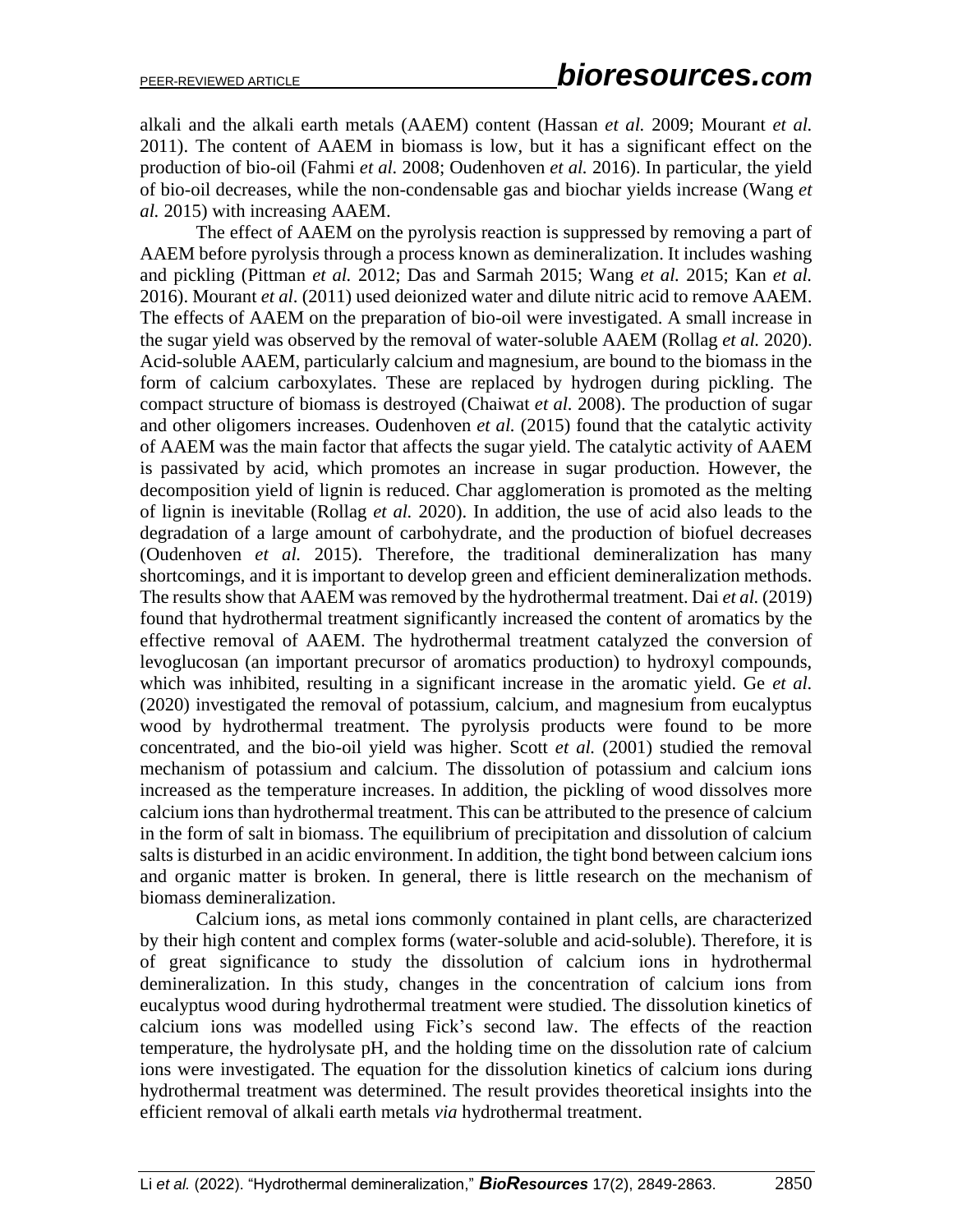# **EXPERIMENTAL**

# **Materials**

The eucalyptus wood was obtained from local forest farms (Guangxi, China). The wood was cut into slices with lengths, thicknesses, and widths of 10 to 15 mm, 3 to 5 mm, and greater than 10 mm, respectively. The standard calcium solution was purchased from Agilent Technologies, Inc. (Palo Alto, CA, USA). Other analytical reagents were purchased from Shanghai Aladdin Bio-Chem Technology Co., Ltd. (Shanghai, China).

# **Methods**

The hydrothermal treatment of eucalyptus chips was performed in six 1,000 mL stainless steel cylindrical reactors (Greenwood Products, Inc., Piscataway, NJ, USA). The ratio of solid to pure water was 1:6. The reaction temperature was 140 to 180 ℃. Hydronium ions are formed at high temperatures. In fact, the hydrolysis solution is acidic (pH <3) after hydrothermal pretreatment. The pH of the hydrolysate was adjusted using sodium hydroxide solution during hydrothermal pretreatment. The acidity in the hydrolysate is neutralized by the pre-addition of sodium hydroxide. Degradation of carbohydrates and lignin is inhibited by regulating pH during AAEMs removal. The final pH value was between 3 and 7. The holding time was 0 to 80 min. The solid and liquid were separated after the reaction. The hydrolysate was centrifuged at 10,000 rpm for 15 min. The supernatant was filtered and collected using a 0.45 μm membrane (Yao *et al.*  2017).

One milliliter of hydrolysate, 2 mL of hydrogen peroxide, and 5 mL of nitric acid were added to the digestion tank. The microwave digestion method has high digestion efficiency. *In situ* regeneration of nitric acid was induced by a series of reactions. The oxygen content in the gas phase of the digestion kettle is the key factor affecting the digestion reaction. The organic substrate is effectively oxidized by the addition of hydrogen peroxide.

The digestion tank was added into the microwave digestion device after the mixture complete mixing for 15 min to perform the digestion at 220  $\degree$ C for 5 min. The hydrolysate was transparent and clear. The digested solution was transferred to a 25 mL volumetric flask and diluted three times using pure water. The diluted solution was filtered using a 0.22 μm membrane. The same method was used to prepare the blank samples (Pardinho *et al.* 2018).

The standard solution of calcium ions was progressively diluted using 5% dilute nitric acid solution. Standard solutions with different concentrations of 0, 0.5, 5, 10, and 20 mg/L were prepared and analyzed using an inductively coupled plasma spectrometer (ICP-OES; Optima 5300DV, Perkin Elmer, Waltham, MA, USA). The spectrometer was operated at a forward power of 1.2 kW, a plasma gas flow rate of 15 L/min, an auxiliary gas flow rate of 1.5 L/min, a nebulizing gas flow rate of 0.75 L/min, a solution uptake rate of 0.75 mL/min, and a waste drainage rate of 1.5 mL/min.

The instrument stability and solution uptake delay were 15 and 30 s, respectively. A wavelength of 422.7 nm was selected as the analytical line for the calcium ions, and a standard concentration curve was obtained (Pohl *et al.* 2018). The digested samples were analyzed.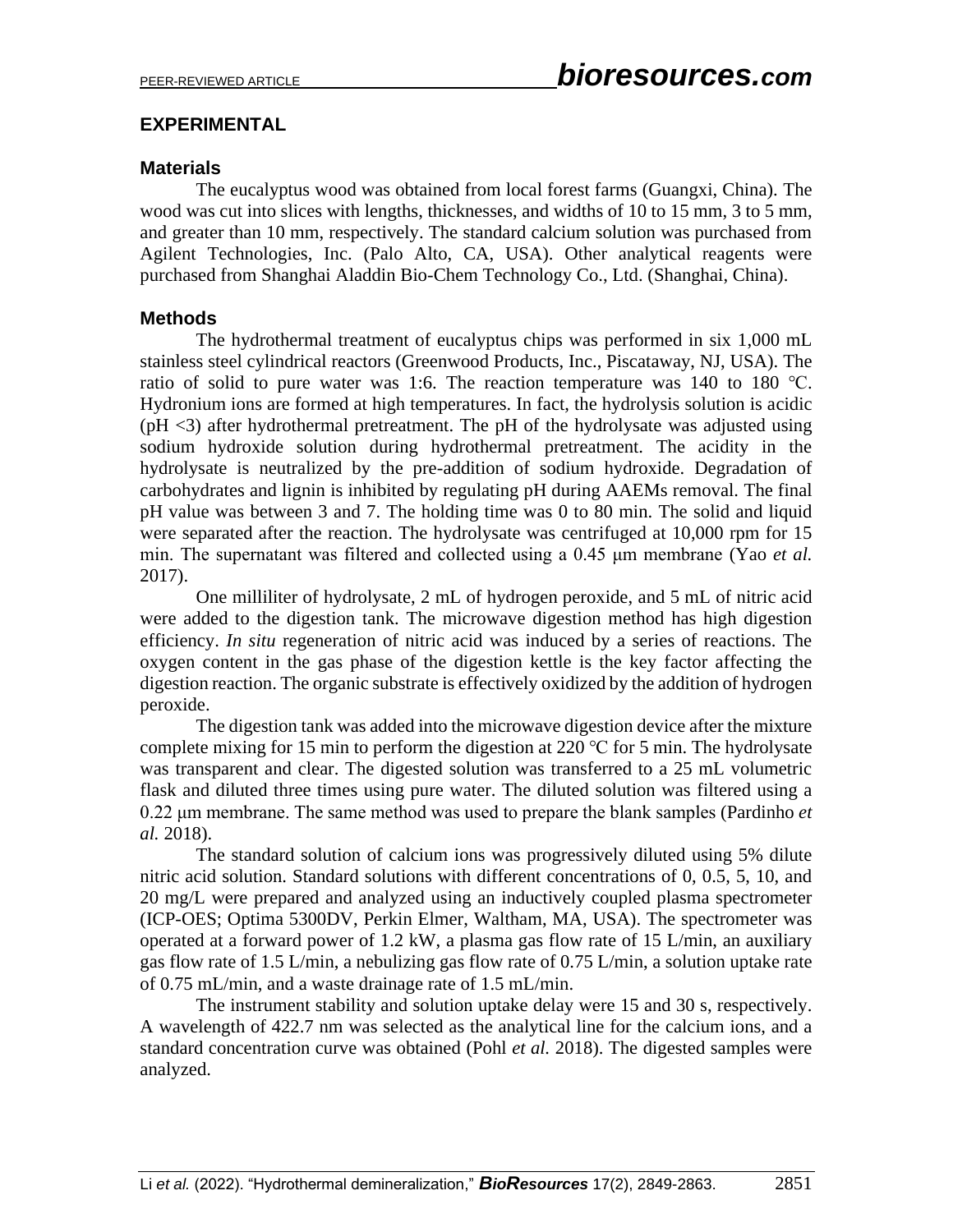# **RESULTS AND DISCUSSION**

# **Kinetic Model**

Calcium ions exist in different forms in eucalyptus cells, and are mainly present in ionic form or as a stable compound (Thyrel *et al.* 2021). Most of the stable form of calcium in plants exists in the form of calcium oxalate. Calcium oxalate is present in plants as crystals of different sizes and forms and can be deposited intracellularly and extracellularly. There are some calcium ions that combine with the carboxylate of organic matter (*e.g.* hemicellulose) to form stable forms of calcium. The dissolution of calcium ions is comprised of three steps. In the first step, the calcium ions in the eucalyptus cells dissolve during the solvent permeation into the eucalyptus wood. In step two, the calcium ions diffuse from the interior of eucalyptus to the solid-liquid interface. The solvent will react with calcium ions, and the intracellular calcium ions will be dissolved along the pores in the cell wall to the solid-liquid interface. Therefore, it is a typical internal diffusion behavior. In step three, the calcium ions diffuse from the solid-liquid interface to the solvent. Step two is the rate limiting step of the entire dissolution process, because the reaction rate and flow rate of solvent diffusion to the interior of the eucalyptus wood chips are at the same kinetic level as the reaction rate of the diffusion of calcium ions to the liquid-phase system. The outward diffusion of the solute is impeded by this reverse flow. The eucalyptus chips expand due to the solvent penetration, which prolongs the outward diffusion of the solute. In addition, many factors such as the density of the cell membrane and selective permeability can hinder solute dissolution. Therefore, the diffusion of calcium ions from the interior of eucalyptus wood to the solid-liquid interface is the ratelimiting step of dissolution, which is an unstable process.

The eucalyptus wood chip specimens had a flat shape. Calcium ions diffuse from the thick center of the eucalyptus wood to the solid-liquid interface. The diffusion points are symmetric on both sides of the eucalyptus chip. Therefore, the dissolution rate of calcium ions at any time is symmetrical on both sides of the chip. The mass transfer resistance of the cell wall is negligible. The solute diffusion of eucalyptus wood during hydrothermal treatment is one-dimensional diffusion. Therefore, the diffusion of calcium ions from the cell wall to the liquid-phase system is in an unstable diffusion state. This is consistent with Fick's second law of diffusion (Nicolin *et al.* 2016; Kozlova *et al.* 2019), which is described by Eq. 1.

$$
\frac{\partial c}{\partial t} = \frac{D\partial^2 c}{\partial x^2} \tag{1}
$$

where *C* is the dissolution rate of calcium ions in the reaction system at holding time *t*, *D* is the diffusion coefficient, and *X* is the distance (m)

It will be assumed here that the eucalyptus wood chip is a standard flat plate model (thickness is 2*L*) and diffusion is considered only from one side. The dissolution kinetics of calcium ions conform to the series-type equation of Fick's law, as seen in Eq. 2,

$$
\frac{c - c_{\infty}}{c_0 - c_{\infty}} = \frac{4}{\pi} \sum_{n=0}^{\infty} \frac{(-1)^n}{2n+1} \times \cos \frac{(2n+1)\pi d}{2L} \times e^{-\frac{(2n+1)^2 \pi^2 Dt}{4L^2}}
$$
(2)

where  $C<sub>∞</sub>$  is the dissolution rate of calcium ions after an infinitely long time during hydrothermal treatment, and *C*<sup>0</sup> is the dissolution rate of calcium ions at a holding time of  $0$  min.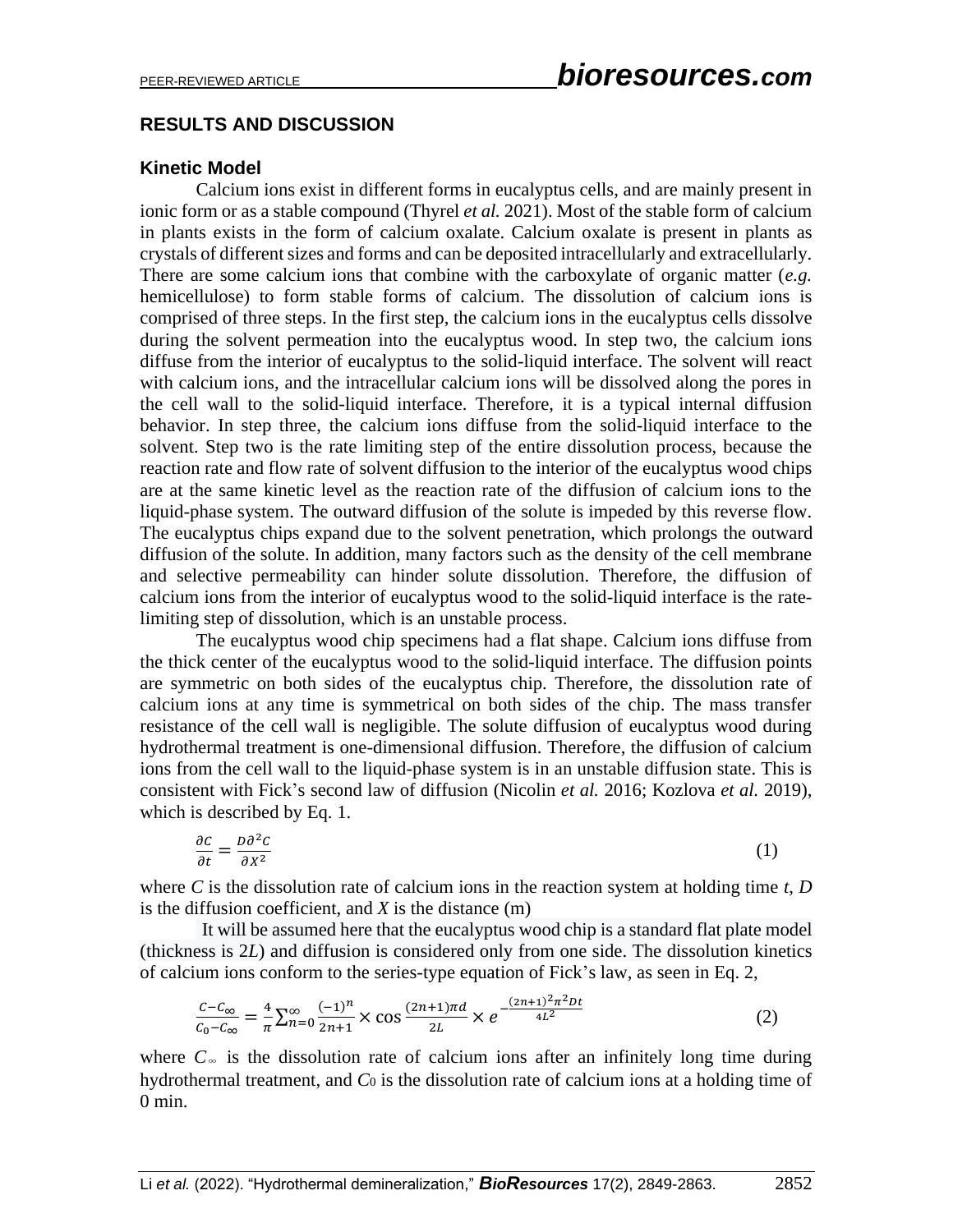The main limiting step of calcium ion dissolution during hydrothermal treatment is internal diffusion. These immediately enter the liquid-phase system when calcium ions dissolve into the plant cell wall. Thus, Eq. 3 is obtained,

$$
\frac{c - c_{\infty}}{c_0 - c_{\infty}} = \frac{4}{\pi} \sum_{n=0}^{\infty} \frac{(-1)^n}{2n+1} \times e^{-\frac{(2n+1)^2 \pi^2 Dt}{4L^2}}
$$
(3)

The dissolution rate of the unsteady reaction process can be expressed as an infinite series. In general, the first term is sufficient, thereby making Eq. 4,

$$
\frac{c - c_{\infty}}{c_0 - c_{\infty}} = \frac{4}{\pi} \times e^{-\frac{\pi^2 Dt}{4L^2}}
$$
\n<sup>(4)</sup>

Hemicellulose and AAEM are efficiently dissolved by adjusting the pH of the hydrolysate during hydrothermal treatment. Moreover, the degradation of cellulose and lignin is inhibited during dissolution (Yao *et al.* 2017). The dissolution yield of cellulose and lignin decreased to 1.93% and 5.09%. Therefore, the final pyrolysis reaction is promoted. Therefore, the optimal hydrothermal treatment is affected by the temperature and the pH value. The diffusion coefficient  $(D)$  is represented by Eq. 5,

$$
D = D_y + D_s \tag{5}
$$

where  $D_y$  is the diffusion coefficient of the traditional hydrothermal treatment, and  $D_s$  is the optimized diffusion coefficient for the hydrothermal treatment.

The internal components of plants are complex under actual reaction conditions. The effects of the temperature and the pH of the hydrolysate on AAEM dissolution are influenced. Therefore, the original diffusion coefficient is corrected. The diffusion coefficient (*D*) considering the interaction between the temperature and the hydrolysate pH is obtained using the Arrhenius equation (Waldemer *et al.* 2007; Chowdhury *et al.* 2011). Considering  $\lambda = \pi^2 D/4L^2$  and taking the log of both sides of Eq. 4. The dissolution behavior of calcium ions during the optimized hydrothermal treatment can be expressed by Eq. 6,

$$
\ln \frac{c_{\infty}}{c_{\infty} - c} = \lambda t + \ln \frac{\pi c_{\infty}}{4(c_{\infty} - c_0)}
$$
(6)

The model expresses the relationship between the reaction temperature, the hydrolysate pH, the holding time, and the dissolution rate of calcium ions during hydrothermal treatment.

#### **Effect of the Hydrolysate pH on the Dissolution of Calcium Ions**

The effect of the hydrolysate pH  $(3, 4, 5, 6,$  and  $7)$  on the dissolution of calcium ions was investigated at a fixed temperature (140 °C) during the hydrothermal treatment. The changes in the calcium ion dissolution with time in hydrolysate with different pH values were examined. The results are shown in Fig. 1.

Figure 1 shows that  $\ln[C_{\infty}/(C_{\infty}-C)]$  increased as the reaction time increased at different pH values. In addition, the amplitude increased as the pH increased. This implies that the pH had a significant effect on the dissolution rate of calcium ions. The results showed a good linear correlation between  $\ln[C_{\infty}/(C_{\infty}-C)]$  and the reaction time. Different linear fitting equations were obtained. The details are presented in Table 1. The variation range of the diffusion coefficient *D* was small at pH values between 5 and 7. This was due to the inhibition of hemicellulose dissolution in weakly acidic environments, which results in the inhibition of calcium ions dissolution as well. It was difficult for the stable calcium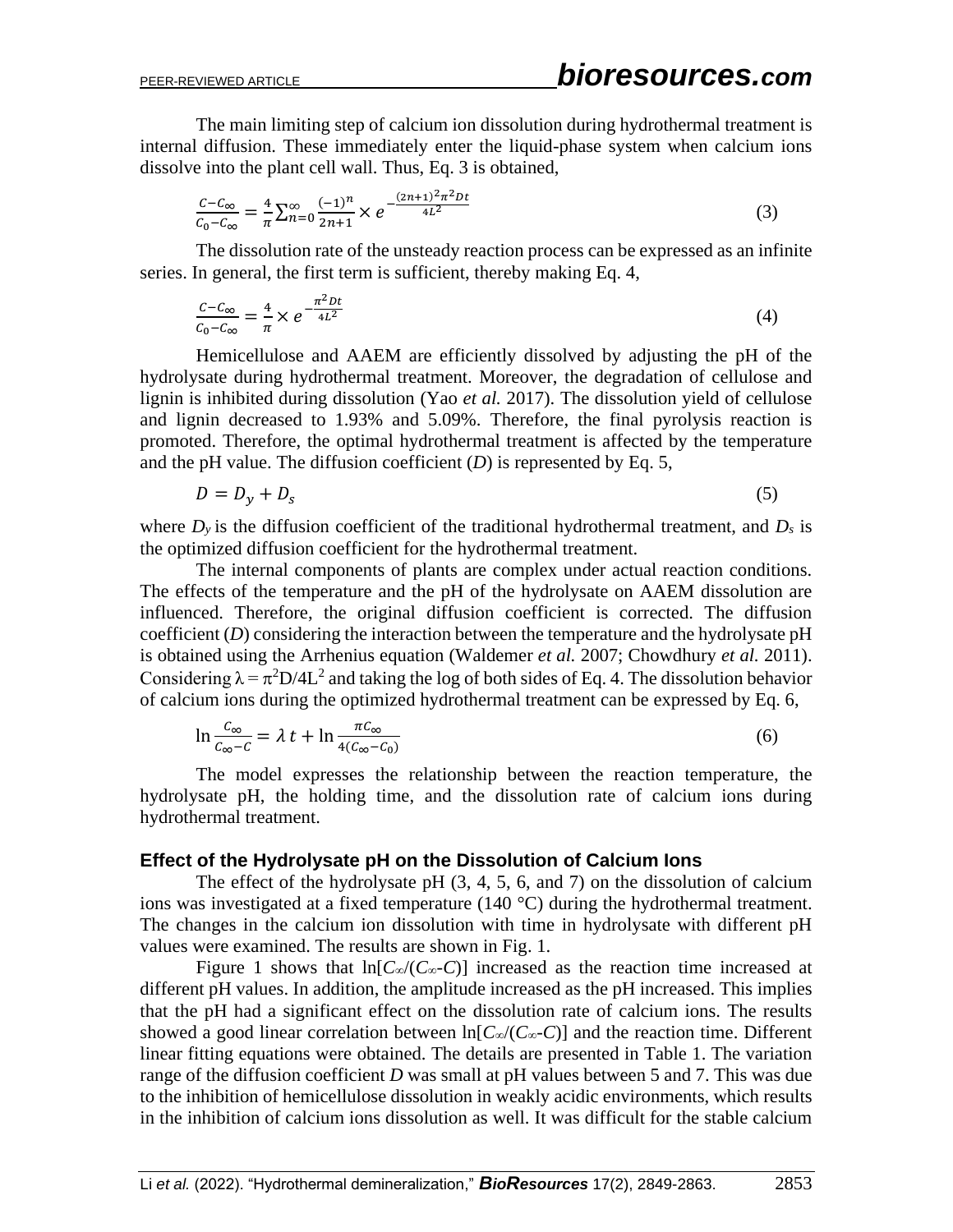compounds in the eucalyptus wood to dissociate into free calcium. The dissolution of free calcium in the liquid-phase decreases (Dauer and Perakis 2014). The dissolution of calcium ion was inhibited. The *D*-value increased significantly at pH 4. This was attributed to the use of water as the solvent for hydrothermal treatment. The acetyl and methoxy groups on the hemicellulose branched chain were detached without the addition of other acidic chemicals (Garrote *et al.* 2007; Vegas *et al.* 2008; Pu *et al.* 2013). The main degradation products were acetic acid and xylose. The acidity of the hydrolysate increased as the acetic acid concentration increased. Calcium was dissolved by an acid, which promoted the dissolution of calcium ions and significantly increased the *D*-value. It remained constant as the dissolution of the acid-soluble AAEM tended to be balanced under strongly acidic conditions at pH 3.



**Fig. 1.** Effect of the reaction time on ln[*C*∞/(*C*∞-*C*)] at different pH values of hydrolysates

|                          | <b>Table 1.</b> Relationship between $\ln[C_{\infty}/(C_{\infty}-C)]$ and the Reaction Time at Different |  |  |
|--------------------------|----------------------------------------------------------------------------------------------------------|--|--|
| pH Values of Hydrolysate |                                                                                                          |  |  |

| рH | <b>Linear Fitting Equation</b> | $R^2$  |  |
|----|--------------------------------|--------|--|
|    | y=0.0151x+0.4980               | 0.9897 |  |
|    | $y=0.0150x+0.4381$             | 0.9899 |  |
|    | y=0.0134x+0.2919               | 0.9928 |  |
|    | $y=0.0130x+0.0902$             | 0.9856 |  |
|    | $y=0.0129x+0.0061$             | 0.9876 |  |

#### **Effect of the Reaction Temperature on the Calcium Ion Dissolution**

The effect of reaction temperature (140, 150, 160, 170, and 180 °C) on calcium ions dissolution was studied at a fixed hydrolysate pH (3). The changes in the calcium ion dissolution over time at different hydrolysis temperatures were investigated. The results are shown in Fig. 2.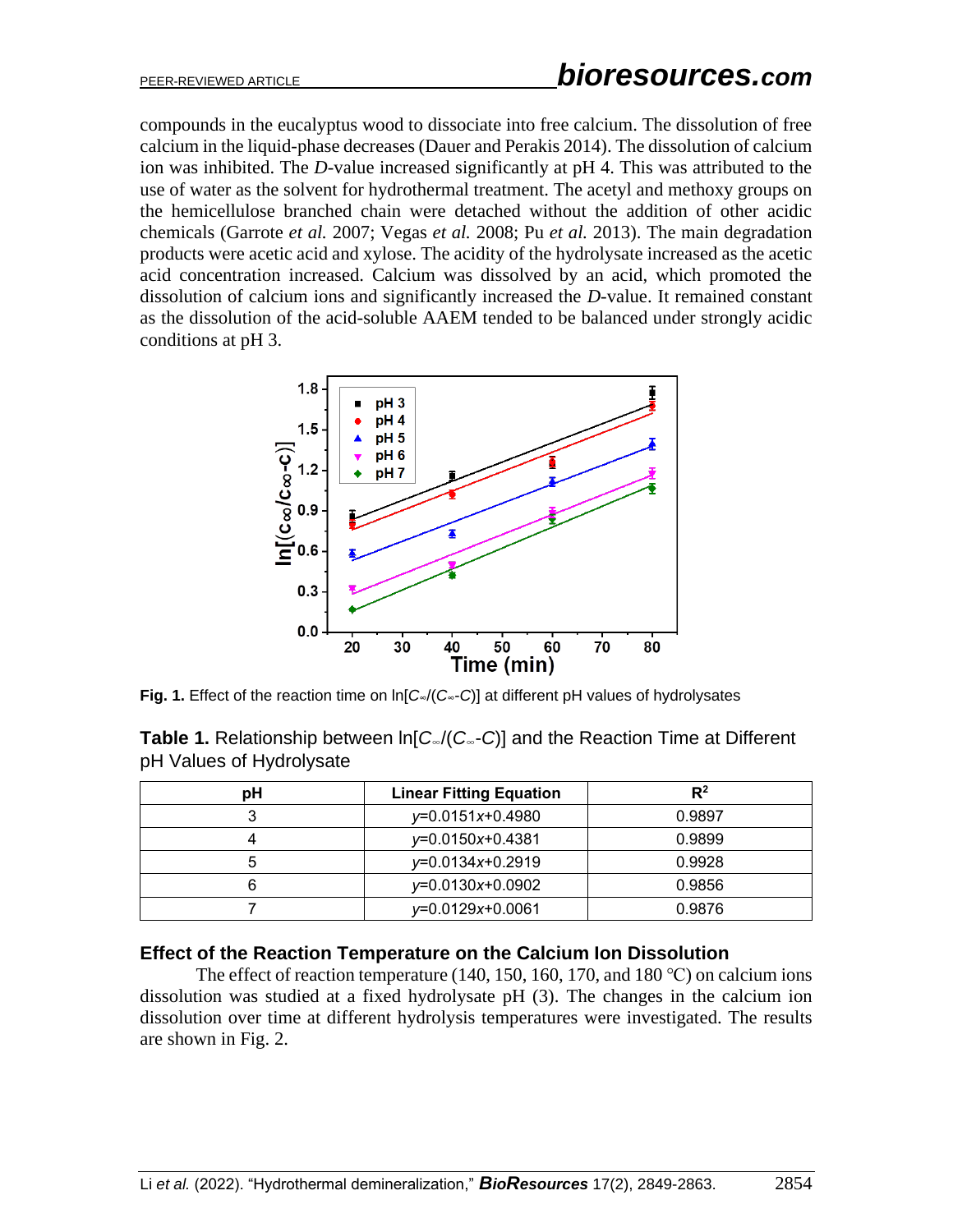

**Fig. 2.** Effect of the reaction time on ln[*C*∞/(*C*∞-*C*)] under different hydrolysis temperatures

| <b>Table 2.</b> The Relationship between $\ln[C_{\infty}/(C_{\infty}-C)]$ and the Reaction Time Under |  |
|-------------------------------------------------------------------------------------------------------|--|
| Different Reaction Temperatures of Hydrolysates                                                       |  |

| Reaction Temperature (°C) | <b>Linear Fitting Equation</b> | $R^2$  |  |
|---------------------------|--------------------------------|--------|--|
| 140                       | y=0.0151x+0.4980               | 0.9837 |  |
| 150                       | y=0.0158x+0.5381               | 0.9903 |  |
| 160                       | y=0.0169x+0.5269               | 0.9878 |  |
| 170                       | y=0.0181x+0.5858               | 0.9892 |  |
| 180                       | $y=0.0201x+0.5725$             | 0.9909 |  |

Figure 2 shows that  $ln[C_{\infty}/(C_{\infty}-C)]$  increased with reaction time at different reaction temperatures. In addition, the amplitude increased as the temperature increased. This indicates that the reaction temperature had a significant effect on the dissolution of calcium ions. A linear correlation between ln[*C*∞/(*C*∞-*C*)] and the reaction time was observed. The different linear regression equations were obtained, as can be seen in Table 2. The variation in the D-value was less at low hydrothermal temperatures (140 to 150  $°C$ ). This was attributed to the fact that plant cells are not significantly damaged at low hydrothermal temperatures. The dissolution rate of calcium ions was low. The molecular thermal motion and carbohydrate degradation were inhibited at low temperatures due to the high resistance of calcium ions at the solid-liquid interface. However, the diffusion coefficient increased significantly as the reaction temperature increased when the hydrothermal treatment temperature was higher than 150 °C. This was due to the hydronium ions that were formed. Carbohydrate degradation was promoted due to acid autocatalysis. More formic acid and acetic acid were formed. This causes the concentration of acid in the liquid body to increase (Sun *et al.* 2020). The movement of acid-soluble calcium ions from the cell into the liquidphase system was promoted, resulting in a significant increase in the dissolution rate of calcium ions. The steam pressure in the digestion tank increases at high temperatures, and the rapid dissolution of calcium ions from the inside of the cell was achieved.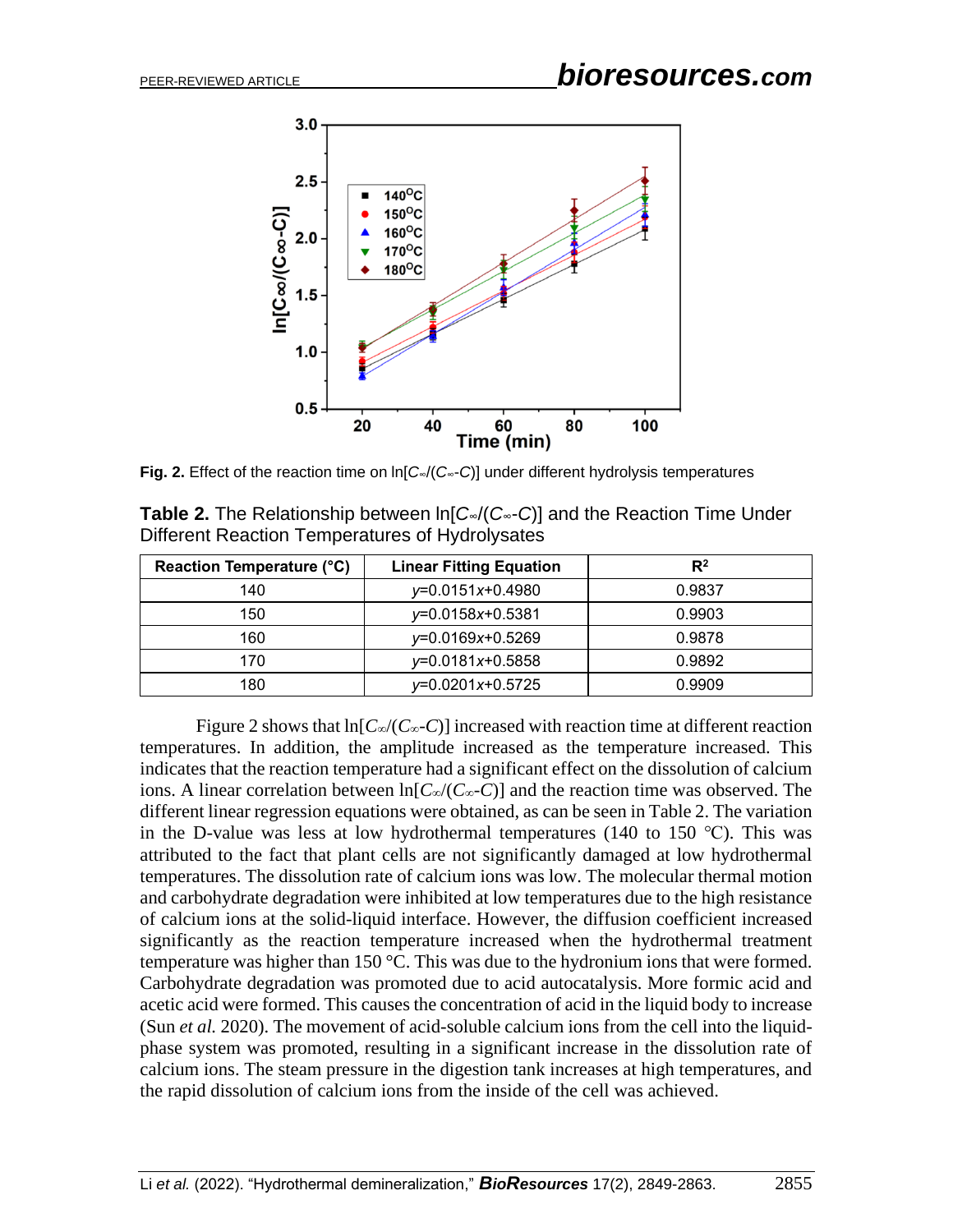## **Relationship between (***C***∞-***C***0), the Reaction Temperature, and the Hydrolysate pH during Hydrothermal Treatment**

The above studies show that there was a good linear correlation between the hydrolysate pH, the reaction temperature, and the dissolution rate of calcium ions. However, the equilibrium dissolution rate of calcium ions varied with the reaction conditions. First, the effect of reaction temperature on the dissolution equilibrium rate *C*<sup>∞</sup> of calcium ions was studied. It was 140, 150, 160, 170, and 180 ℃, respectively. The results are shown in Fig. 3.



**Fig. 3.** Effect of the reaction temperature on the equilibrium dissolution rate of calcium ions

Figure 3 shows that the equilibrium dissolution rates ( $C_{\infty}$ ) of calcium ions at 140, 150, 160, 170, and 180 ℃ were 48.78, 51.70, 55.37, 58.68, and 67.46%, respectively. This indicates that the total amount of dissolved calcium ions increased as the reaction temperature increased. The exponential relationship between  $C_{\infty}$  and  $T$  was determined. The fitting curve is shown in Fig. 3. The equation  $y = 1.95e^{0.0077T}$  was used to describe the equilibrium rate of calcium ion dissolution  $(C_{\infty})$  and the reaction temperature during the hydrothermal treatment of eucalyptus wood. The  $R^2$ -value of this equation was 0.9885, which indicated that the proposed reaction was real and effective.

*C*<sup>0</sup> varies with temperature and pH. The dissolution rate of calcium ions increases as with pH decreases. However, it increases as the reaction temperature increases. Combined with the above results,  $(C_{\infty}-C_0)$ , the reaction temperature, and the hydrolysate pH were related according to the exponential relationship shown in Eq. 7 and 8,

$$
C_{\infty} - C_0 = \alpha T^{\beta} P^{\gamma} \tag{7}
$$

$$
\ln(C_{\infty} - C_0) = \ln \alpha + \beta \ln T + \gamma \ln P \tag{8}
$$

where  $\alpha$ ,  $\beta$ , and  $\gamma$  are undetermined coefficients and P is pH. The relationship between ln(*C∞-C0*), ln*T*, and ln*P* was obtained. The results are shown in Fig. 4 and 5.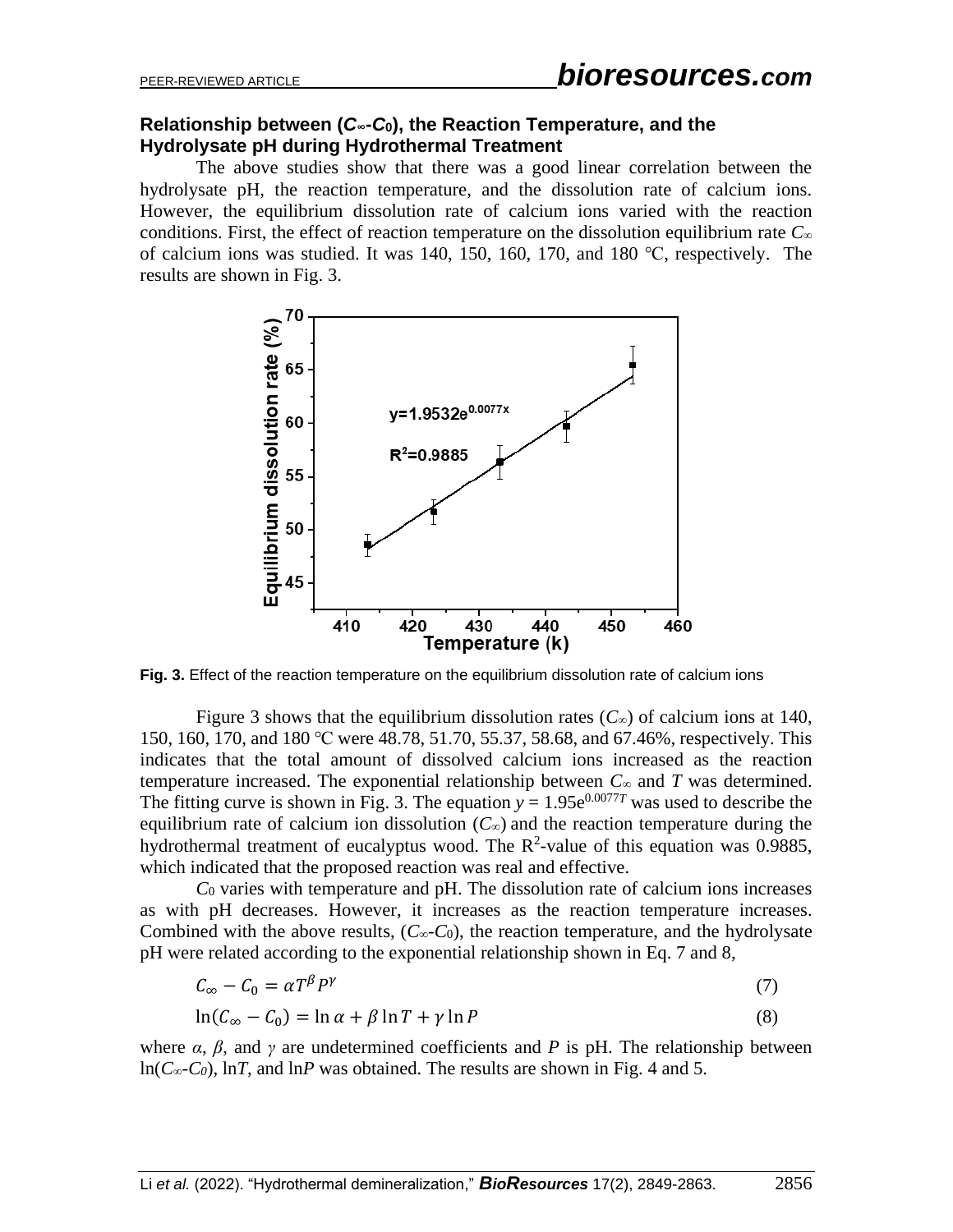

**Fig. 4.** Relationship between ln(*C*∞-*C*0) and ln*T*



**Fig. 5.** Relationship between ln(*C*∞-*C*0) and ln*P*

The data in Fig. 4 and 5 are fitted according to Eq. 9 and 10, respectively.

$$
\ln(C_{\infty} - C_0) = 3.5263 \ln T - 17.839 \qquad R^2 = 0.9891 \tag{9}
$$

$$
\ln(C_{\infty} - C_0) = 0.4449 \ln P + 2.8972 \qquad R^2 = 0.9894 \tag{10}
$$

The  $\alpha$ ,  $\beta$ , and  $\gamma$  values of  $1.0560 \times 10^{-8}$ , 3.5263, and 0.4449, respectively, were calculated using Eq. 9 and 10. The  $R^2$ -values of Eq. 9 and 10 were 0.9891 and 0.9894, respectively. Thus, the relationship between  $(C_{\infty}-C_0)$ , the reaction temperature, and the hydrolysate pH is represented by Eq. 11,

$$
C_{\infty} - C_0 = 1.0560 \times 10^{-8} T^{3.5263} P^{0.4449}
$$
\n(11)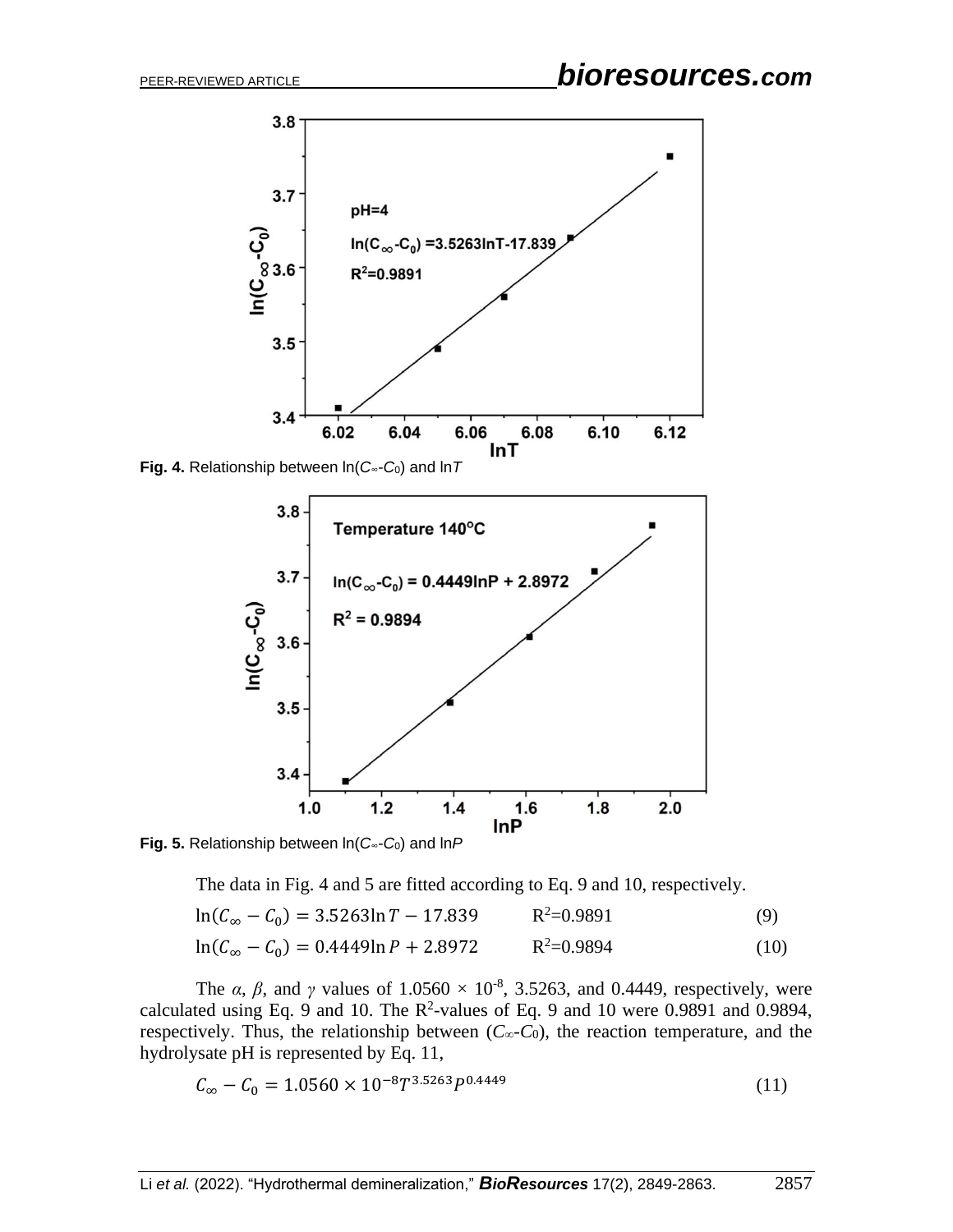## **Effect of the Relationship Between the Reaction Temperature and the Hydrolysate pH on the Reaction Rate Constant**

The dissolution of calcium ions at different reaction temperatures and pH values was studied. The reaction temperature was 140 to 180 °C, and the pH was between 3 and 7. The effect of the relationship between these two parameters on calcium ions dissolution was determined using the Arrhenius equation. The result is shown in Eq. 12,

$$
K = ke^{-\frac{Ea}{RT}} = aPne^{-\frac{Ea}{RT}}
$$
\n
$$
(12)
$$

where  $K$  is the apparent rate constant,  $k$  is the pre-exponential factor,  $E_a$  is the activation energy (kJ/mol), *a* and *n* are the empirical parameters, and *P* is the hydrolysate pH.

| No.            | Temperature (°C) | рH                      | K      | β         | $R^2$  |
|----------------|------------------|-------------------------|--------|-----------|--------|
|                | 140              | 3                       | 0.0151 | 0.4980    | 0.9837 |
| $\overline{2}$ |                  | 4                       | 0.0150 | 0.4381    | 0.9869 |
| 3              |                  | $\overline{5}$          | 0.0134 | 0.2919    | 0.9828 |
| 4              |                  | $\frac{6}{7}$           | 0.0130 | 0.0902    | 0.9816 |
| $\overline{5}$ |                  |                         | 0.0129 | 0.0061    | 0.9706 |
| 6              | 150              | 3                       | 0.0158 | 0.5381    | 0.9603 |
| $\overline{7}$ |                  | 4                       | 0.0156 | 0.4799    | 0.9721 |
| 8              |                  | $\overline{5}$          | 0.0151 | 0.4361    | 0.9937 |
| 9              |                  | $\,6$                   | 0.0144 | 0.3544    | 0.9897 |
| 10             |                  | $\overline{7}$          | 0.0134 | 0.2130    | 0.9648 |
| 11             | 160              | 3                       | 0.0169 | 0.5269    | 0.9878 |
| 12             |                  | $\overline{\mathbf{4}}$ | 0.0167 | 0.4533    | 0.9775 |
| 13             |                  | 5                       | 0.0157 | 0.2446    | 0.9709 |
| 14             |                  | $\,6$                   | 0.0154 | 0.1108    | 0.9920 |
| 15             |                  | $\overline{7}$          | 0.0151 | 0.0489    | 0.9853 |
| 16             | 170              | $\overline{3}$          | 0.0181 | 0.5858    | 0.9692 |
| 17             |                  | $\overline{\mathbf{4}}$ | 0.0186 | 0.3800    | 0.9937 |
| 18             |                  | 5                       | 0.0171 | 0.1593    | 0.9779 |
| 19             |                  | $\overline{6}$          | 0.0166 | 0.0368    | 0.9847 |
| 20             |                  | $\overline{7}$          | 0.0157 | $-0.0049$ | 0.9855 |
| 21             | 180              | $\overline{3}$          | 0.0201 | 0.5725    | 0.9809 |
| 22             |                  | $\overline{\mathbf{4}}$ | 0.0193 | 0.3585    | 0.9790 |
| 23             |                  | 5                       | 0.0178 | 0.1315    | 0.9805 |
| 24             |                  | 6                       | 0.0170 | 0.0250    | 0.9804 |
| 25             |                  | $\overline{7}$          | 0.0165 | $-0.0349$ | 0.9741 |

**Table 3.** The Relative Parameters Obtained from the Curve of the Relationship between ln(*C*∞-*C*0) and the Holding Time (*T*)

As shown in Table 3, the apparent rate constant increased as the reaction temperature increased, and it and decreased as the pH increased. The apparent rate constant and the activation energy at different pH values were calculated in Table 4. The  $\mathbb{R}^2$  of all the fitting curves were greater than 0.90, which implied that the results were real and valid. The reaction activation energy was 10.62 kJ/mol, and it changed slightly under different reaction conditions. The relationship between the pre-exponential factor and the pH was expressed by Eq. 13 according to the above results.

$$
k = aP^n \tag{13}
$$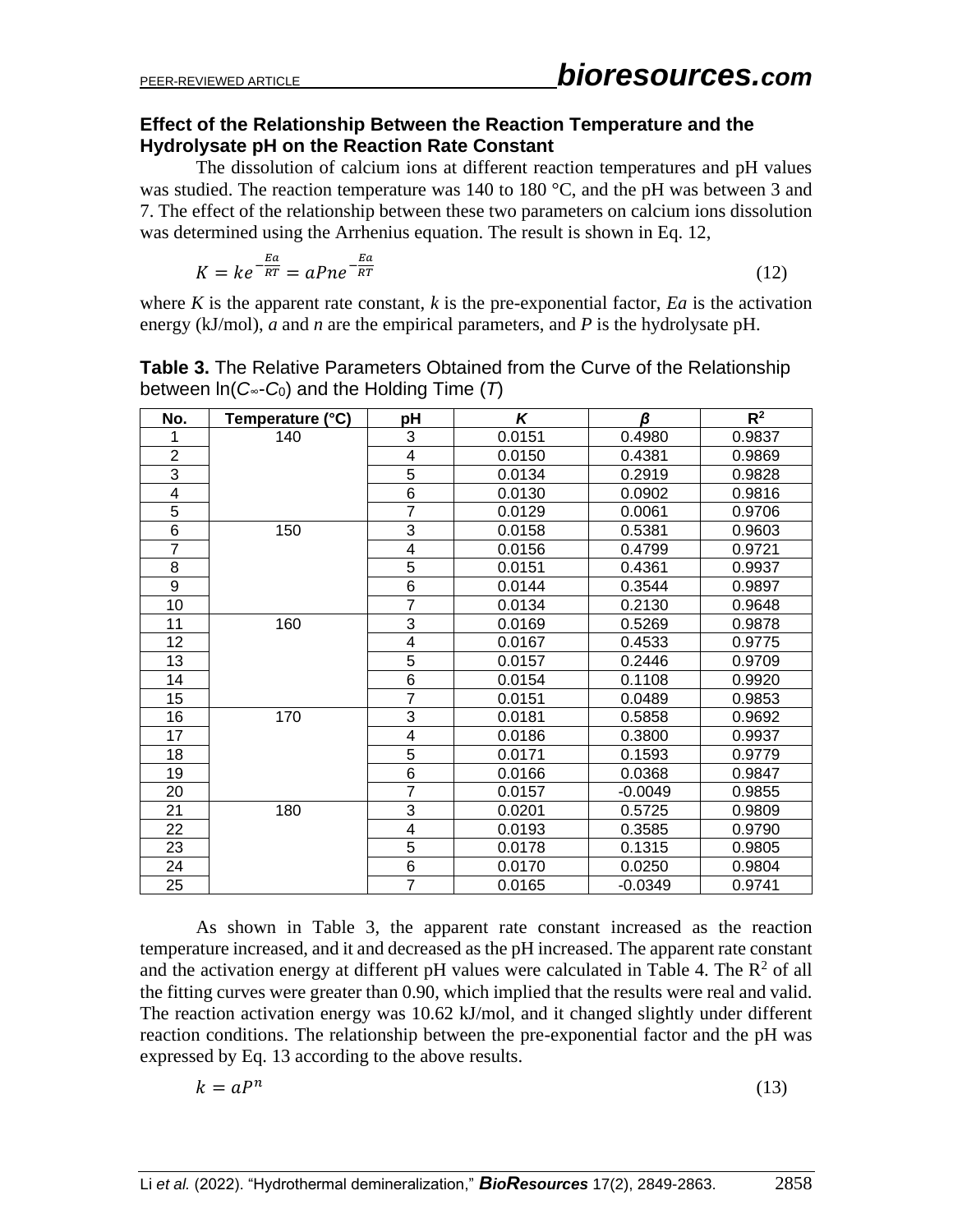**Table 4.** The Apparent Rate Constants and the Activation Energies at Different pH Values

| pН | ln(k)     | $E_a$ (kJ/mol) | R2     |
|----|-----------|----------------|--------|
|    | $-1.0181$ | 10.9720        | 0.9802 |
|    | $-1.1397$ | 10.5663        | 0.9896 |
|    | $-1.1460$ | 10.8115        | 0.9722 |
|    | $-1.2331$ | 10.6178        | 0.9891 |
|    | $-1.4032$ | 10.1431        | 0.9856 |

The empirical parameters, *a* and <u>*n*</u>, were calculated as  $ln(a) = -0.8541$  and *n*= −0.2142. The relationship between the apparent rate constant, the reaction temperature, and the pH value was represented by the Arrhenius equation. Therefore, the apparent rate constant can be expressed by Eq. 14 and 15,

$$
\ln k_1 = -0.8541 - 0.2142 \ln P - \frac{10622.1}{8.314T}
$$
 (14)

$$
k_1 = 0.4257P^{-0.2142} \times e^{-\frac{10622.1}{8.314T}}
$$
\n
$$
(15)
$$

The dissolution kinetics model of calcium ions can be expressed by Eq. 16,

 $10622$ 

$$
\ln \frac{1.9532e^{0.0077T}}{1.9532e^{0.0077T} - c} = \left(0.4257P^{-0.2142}e^{-\frac{10622.1}{8.314T}}\right)t + \ln \frac{1.9532e^{0.0077T}}{1.056 \times 10^{-8}T^{3.5263}P^{0.4449}}\tag{16}
$$

where *C* is the dissolution rate  $(\%)$  of calcium ions at holding time *t* (min), *T* is the reaction temperature  $(K)$ , and  $P$  is the hydrolysate pH.



**Fig. 6.** The relationship between the experimental and predicted values in the calcium ion dissolution kinetics model

The kinetic model describes the relationship between the reaction temperature, the hydrolysate pH, the holding time, and the dissolution rate of calcium ions, which allows the prediction of alcium ions dissolution during hydrothermal demineralization. The accuracy of the model was analyzed. Figure 6 shows the relationship between the predicted and experimental values of calcium ion dissolution during hydrothermal demineralization. The  $R^2$ -value was 0.9879, which implied the high precision of the kinetic model.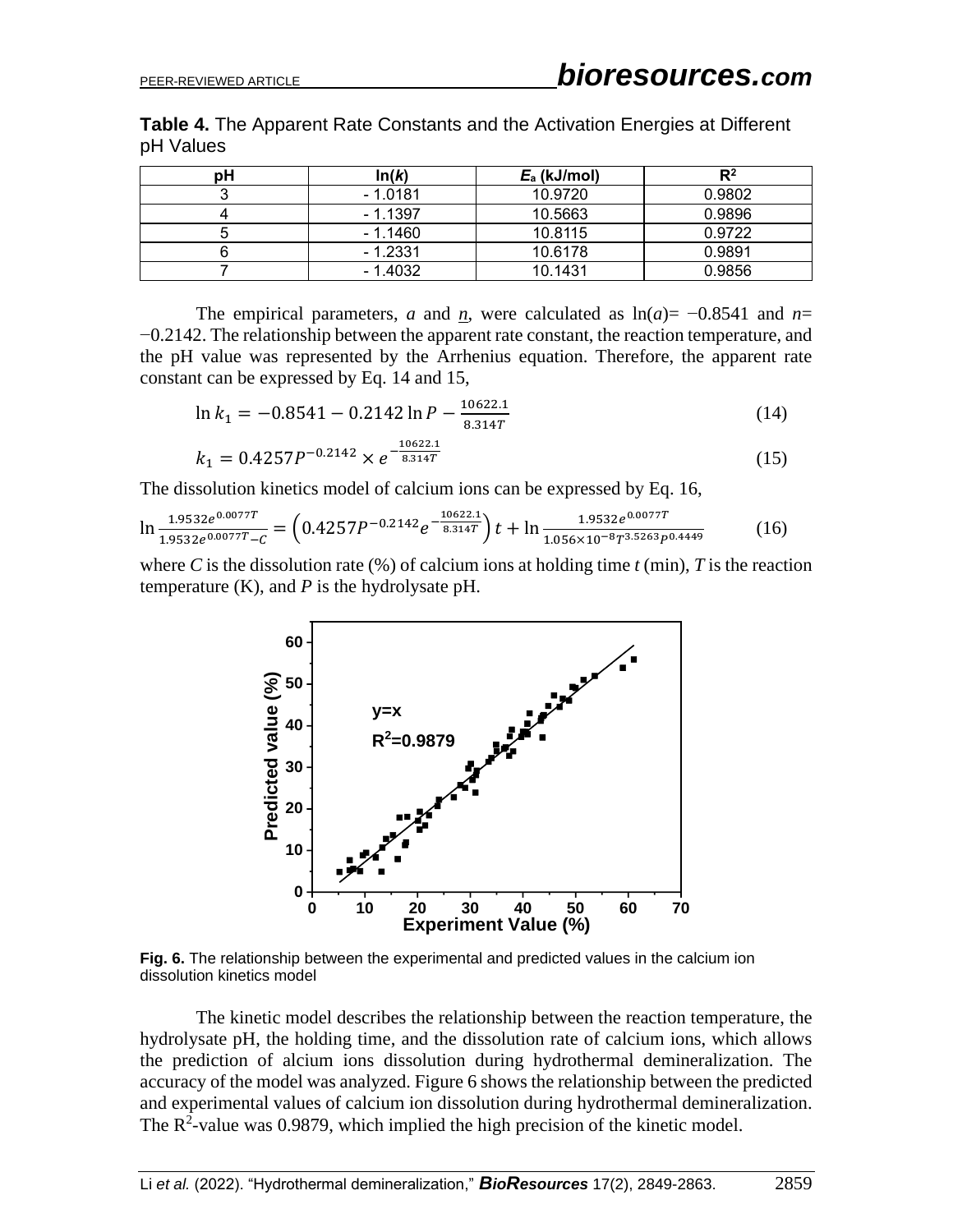# **CONCLUSIONS**

- 1. A kinetic model for calcium dissolution during hydrothermal demineralization of eucalyptus wood was established using Fick's second law. The reaction temperature and hydrolysate pH during hydrothermal demineralization have significant effects on the dissolution of calcium ions.
- 2. A kinetic equation for the dissolution of calcium ions was established based on the change in the calcium ion dissolution rate under different reaction conditions. This equation affords a low reaction activation energy and high accuracy. The diffusion of calcium ions from the interior of eucalyptus to the solid–liquid interface is the ratelimiting step of dissolution, which implies that calcium ion dissolution is a typical internal diffusion process during hydrothermal demineralization.
- 3. The results of this work provide theoretical insights for the effective removal of AAEM from lignocellulosic biomass by hydrothermal demineralization.

# **ACKNOWLEDGMENTS**

This project was sponsored by the National Natural Science Foundation of China (22078075). This project was supported by the Natural Science Foundation of Guangxi Province (2020GXNSFBA297164).

# **REFERENCES CITED**

- Alonso, D. M., Bond, J. Q., and Dumesic, J. A. (2010). "Catalytic conversion of biomass to biofuels," *Green Chemistry* 12(9), 1493-1513. DOI: 10.1039/C004654J
- Brennan, L., and Owende, P. (2010). "Biofuels from microalgae—A review of technologies for production, processing, and extractions of biofuels and co-products," *Renewable and Sustainable Energy Reviews* 14(2), 557-577. DOI: 10.1016/j.rser.2009.10.009
- Chaiwat, W., Hasegawa, I., Kori, J., and Mae, K. (2008). "Examination of degree of cross-linking for cellulose precursors pretreated with acid/hot water at low temperature," *Industrial & Engineering Chemistry Research* 47(16), 5948-5956. DOI: 10.1021/ie800080u
- Chowdhury, S., Mishra, R., Saha, P., and Kushwaha, P. (2011). "Adsorption thermodynamics, kinetics and isosteric heat of adsorption of malachite green onto chemically modified rice husk," *Desalination* 265(1-3), 159-168. DOI: 10.1016/j.desal.2010.07.047
- Dai, L., Wang, Y., Liu, Y., Ruan, R., He, C., Duan, D., Zhao, Y., Yu, Z., Jiang, L., and Wu, Q. (2019). "Bridging the relationship between hydrothermal pretreatment and co-pyrolysis: Effect of hydrothermal pretreatment on aromatic production," *Energy Conversion and Management* 180, 36-43. DOI: 10.1016/j.enconman.2018.10.079
- Das, O., and Sarmah, A. K. (2015). "Mechanism of waste biomass pyrolysis: Effect of physical and chemical pre-treatments," *Science of the Total Environment* 537, 323- 334. DOI: 10.1016/j.scitotenv.2015.07.076
- Dauer, J. M., and Perakis, S. S. (2014). "Calcium oxalate contribution to calcium cycling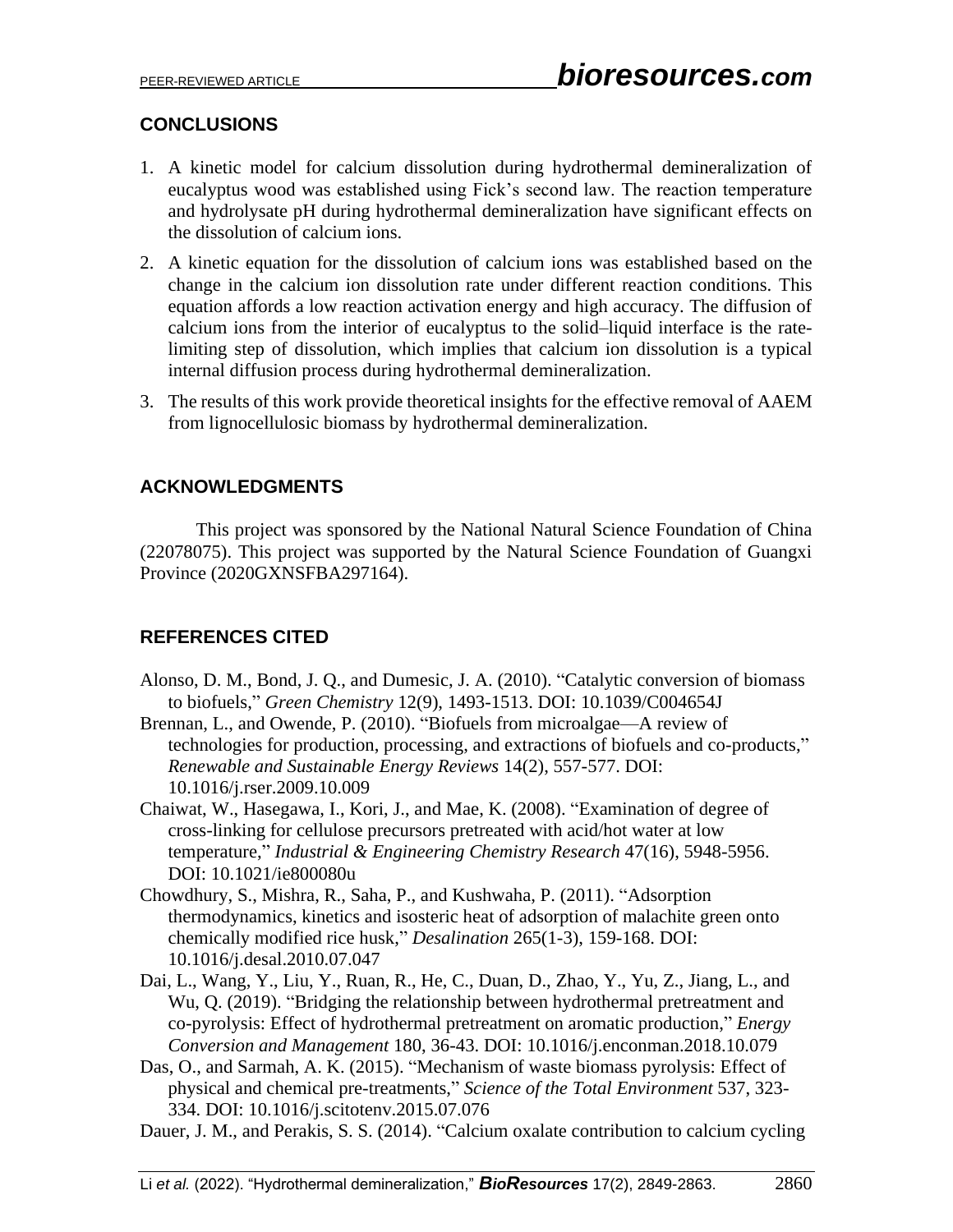in forests of contrasting nutrient status," *Forest Ecology Management* 334, 64-73. DOI: 10.1016/j.foreco.2014.08.029

- Fahmi, R., Bridgwater, A. V., Donnison, I., Yates, N., and Jones, J. M. (2008). "The effect of lignin and inorganic species in biomass on pyrolysis oil yields, quality and stability," *Fuel* 87(7), 1230-1240. DOI: 10.1016/j.fuel.2007.07.026
- Gallezot, P. (2012). "Conversion of biomass to selected chemical products," *Chemical Society Reviews* 41(4), 1538-1558. DOI: 10.1039/C1CS15147A
- Garrote, G., Kabel, M. A., Schols, H. A., Falqué, E., Domínguez, H., and Parajó, J.C. (2007). "Effects of *Eucalyptus globulus* wood autohydrolysis conditions on the reaction products," *Journal of Agricultural and Food Chemistry* 55(22), 9006-9013. DOI: 10.1021/jf0719510
- Ge, J., Wu, Y., Han, Y., Qin, C., Nie, S., Liu, S., Wang, S., and Yao, S. (2020). "Effect of hydrothermal pretreatment on the demineralization and thermal degradation behavior of eucalyptus," *Bioresource Technology* 307, 123246. DOI: 10.1016/j.biortech.2020.123246
- Guo, M., Song, W., and Buhain, J. (2015). "Bioenergy and biofuels: History, status, and perspective," *Renewable and Sustainable Energy Reviews* 42, 712-725. DOI: 10.1016/j.rser.2014.10.013
- Hassan, E.-B. M., Steele, P. H., and Ingram, L. (2009). "Characterization of fast pyrolysis bio-oils produced from pretreated pine wood," *Applied Biochemistry and Biotechnology* 154(1-3), 182-192. DOI: 10.1007/s12010-008-8445-3
- Huber, G. W., Iborra, S., and Corma, A. (2006). "Synthesis of transportation fuels from biomass: Chemistry, catalysts, and engineering," *Chemical Reviews* 106(9), 4044- 4098. DOI: 10.1021/cr068360d
- Kan, T., Strezov, V., and Evans, T. J. (2016). "Lignocellulosic biomass pyrolysis: A review of product properties and effects of pyrolysis parameters," *Renewable and Sustainable Energy Reviews* 57, 1126-1140. DOI: 10.1016/j.rser.2015.12.185
- Kozlova, S., Mialdun, A., Ryzhkov, I., Janzen, T., Vrabec, J., and Shevtsova, V. (2019). "Do ternary liquid mixtures exhibit negative main Fick diffusion coefficients?," *Physical Chemistry Chemical Physics* 21(4), 2140-2152. DOI: 10.1039/C8CP06795C
- Menon, V., and Rao, M. (2012). "Trends in bioconversion of lignocellulose: Biofuels, platform chemicals & biorefinery concept," *Progress in Energy and Combustion* 38(4), 522-550. DOI: 10.1016/j.pecs.2012.02.002
- Mourant, D., Wang, Z., He, M., Wang, X. S., Garcia-Perez, M., Ling, K., and Li, C.-Z. (2011). "Mallee wood fast pyrolysis: Effects of alkali and alkaline earth metallic species on the yield and composition of bio-oil," *Fuel* 90(9), 2915-2922. DOI: 10.1016/j.fuel.2011.04.033
- Nabgan, W., Abdullah, T. A. T., Mat, R., Nabgan, B., Gambo, Y., Ibrahim, M., Ahmad, A., Jalil, A. A., Triwahyono, S., and Saeh, I. (2017). "Renewable hydrogen production from bio-oil derivative via catalytic steam reforming: An overview," *Renewable and Sustainable Energy Reviews* 79, 347-357. DOI: 10.1016/j.rser.2017.05.069
- Nicolin, D. J., Rossoni, D. F., and Jorge, L. M. M. (2016). "Study of uncertainty in the fitting of diffusivity of Fick's second law of diffusion with the use of bootstrap method," *Journal of Food Engineering* 184, 63-68. DOI: 10.1016/j.jfoodeng.2016.03.024
- Oudenhoven, S. R. G., van der Ham, A. G. J., van den Berg, H., Westerhof, R. J. M., and Kersten, S. R. A. (2016). "Using pyrolytic acid leaching as a pretreatment step in a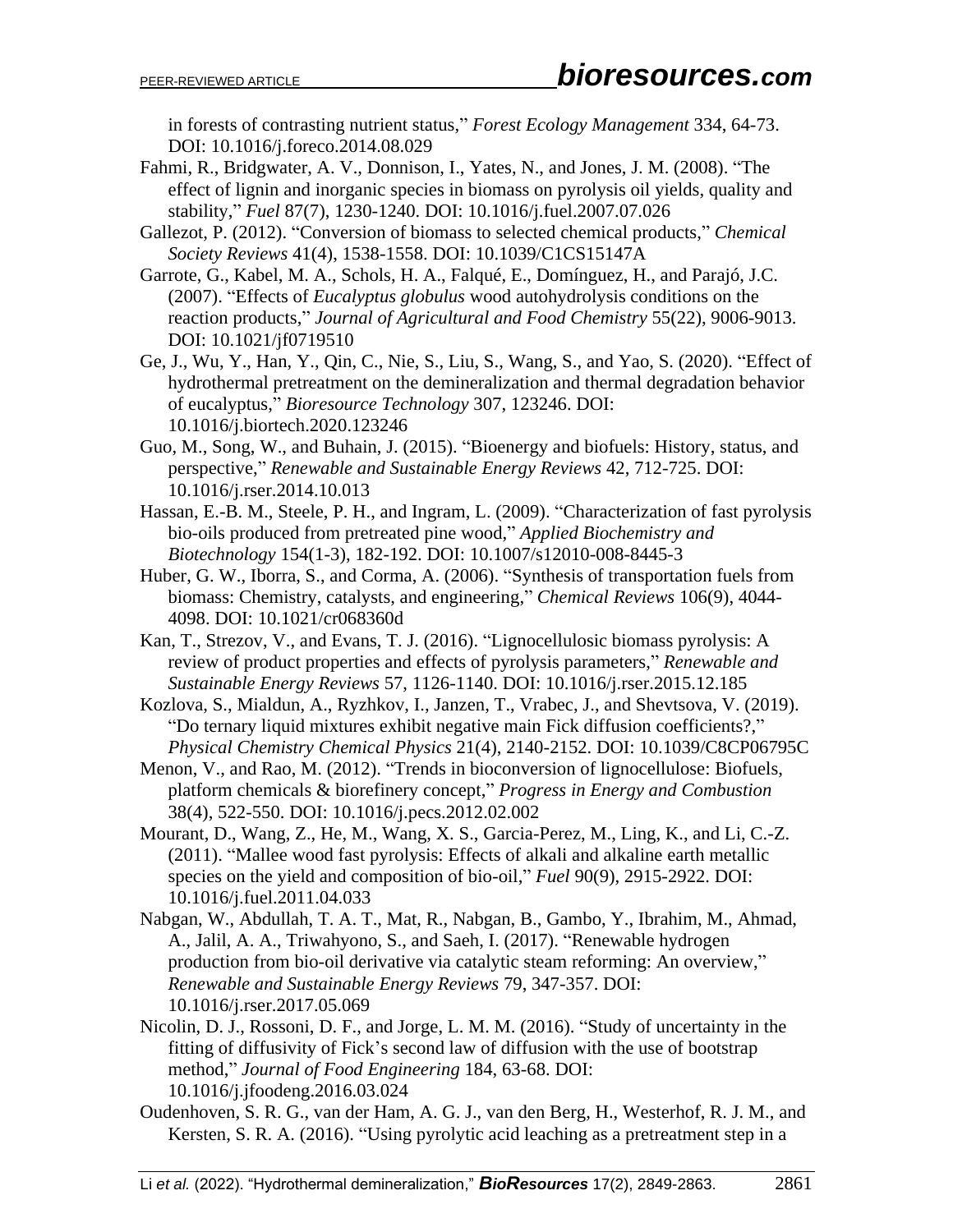biomass fast pyrolysis plant: Process design and economic evaluation," *Biomass and Bioenergy* 95, 388-404. DOI: 10.1016/j.biombioe.2016.07.003

- Oudenhoven, S. R. G., Westerhof, R. J. M., and Kersten, S. R. A. (2015). "Fast pyrolysis of organic acid leached wood, straw, hay and bagasse: Improved oil and sugar yields," *Journal of Analytical and Applied Pyrolysis* 116, 253-262. DOI: 10.1016/j.jaap.2015.09.003
- Pardinho, R. B., Vecchia, P. D., Mendes, A. L. G., Bizzi, C. A., Mello, P. A., Duarte, F. A., and Flores, E. M. M. (2018). "Determination of toxic elements in yerba mate by ICP-MS after diluted acid digestion under O<sup>2</sup> pressure," *Food Chemistry* 263, 37-41. DOI: 10.1016/j.foodchem.2018.04.112
- Pittman, C. U., Mohan, D., Eseyin, A., Li, Q., Ingram, L., Hassan, E.-B. M., Mitchell, B., Guo, H., and Steele, P. H. (2012). "Characterization of bio-oils produced from fast pyrolysis of corn stalks in an auger reactor," *Energy & Fuels* 26(6), 3816-3825. DOI: 10.1021/ef3003922
- Pohl, P., Szymczycha-Madeja, A., and Welna, M. (2018). "Simple ICP-OES based method for determination of selected elements in brewed ground and soluble coffees prior to evaluation of their intake and chemical fractionation," *Food Chemistry* 263, 171-179. DOI: 10.1016/j.foodchem.2018.04.127
- Pu, Y., Hu, F., Huang, F., Davison, B. H., and Ragauskas, A. J. (2013). "Assessing the molecular structure basis for biomass recalcitrance during dilute acid and hydrothermal pretreatments," *Biotechnology for Biofuels* 6, 15. DOI: 10.1186/1754- 6834-6-15
- Rodionova, M. V., Poudyal, R. S., Tiwari, I., Voloshin, R. A., Zharmukhamedov, S. K., Nam, H. G., Zayadan, B. K., Bruce, B. D., Hou, H. J. M., and Allakhverdiev, S. I. (2017). "Biofuel production: Challenges and opportunities," *International Journal of Hydrogen Energy* 42(12), 8450-8461. DOI: 10.1016/j.ijhydene.2016.11.125
- Rollag, S. A., Lindstrom, J. K., and Brown, R. C. (2020). "Pretreatments for the continuous production of pyrolytic sugar from lignocellulosic biomass," *Chemical Engineering Journal* 385, 123889. DOI: 10.1016/j.cej.2019.123889
- Scott, D. S., Paterson, L., Piskorz, J., and Radlein, D. (2001). "Pretreatment of poplar wood for fast pyrolysis: Rate of cation removal," *Journal of Analytical and Applied Pyrolysis* 57(2), 169-176. DOI: 10.1016/S0165-2370(00)00108-X
- Shrestha, S., Fonoll, X., Khanal, S. K., and Raskin, L. (2017). "Biological strategies for enhanced hydrolysis of lignocellulosic biomass during anaerobic digestion: Current status and future perspectives," *Bioresource Technology* 245(A), 1245-1257. DOI: 10.1016/j.biortech.2017.08.089
- Sun, D., Sun, S.-C., Wang, B., Sun, S.-F., Shi, Q., Zheng, L., Wang, S.-F., Liu, S.-J., Li, M.-F., Cao, X.-F., *et al.* (2020). "Effect of various pretreatments on improving cellulose enzymatic digestibility of tobacco stalk and the structural features of coproduced hemicelluloses," *Bioresource Technology* 297, 122471. DOI: 10.1016/j.biortech.2019.122471
- Taha, M., Foda, M., Shahsavari, E., Aburto-Medina, A., Adetutu, E., and Ball, A. (2016). "Commercial feasibility of lignocellulose biodegradation: Possibilities and challenges," *Current Opinion in Biotechnology* 38, 190-197. DOI: 10.1016/j.copbio.2016.02.012
- Thyrel, M., Backman, R., Boström, D., Skyllberg, U., and Lestander, T. A. (2021). "Phase transitions involving Ca - The most abundant ash forming element - In thermal treatment of lignocellulosic biomass," *Fuel* 285, 119054. DOI: